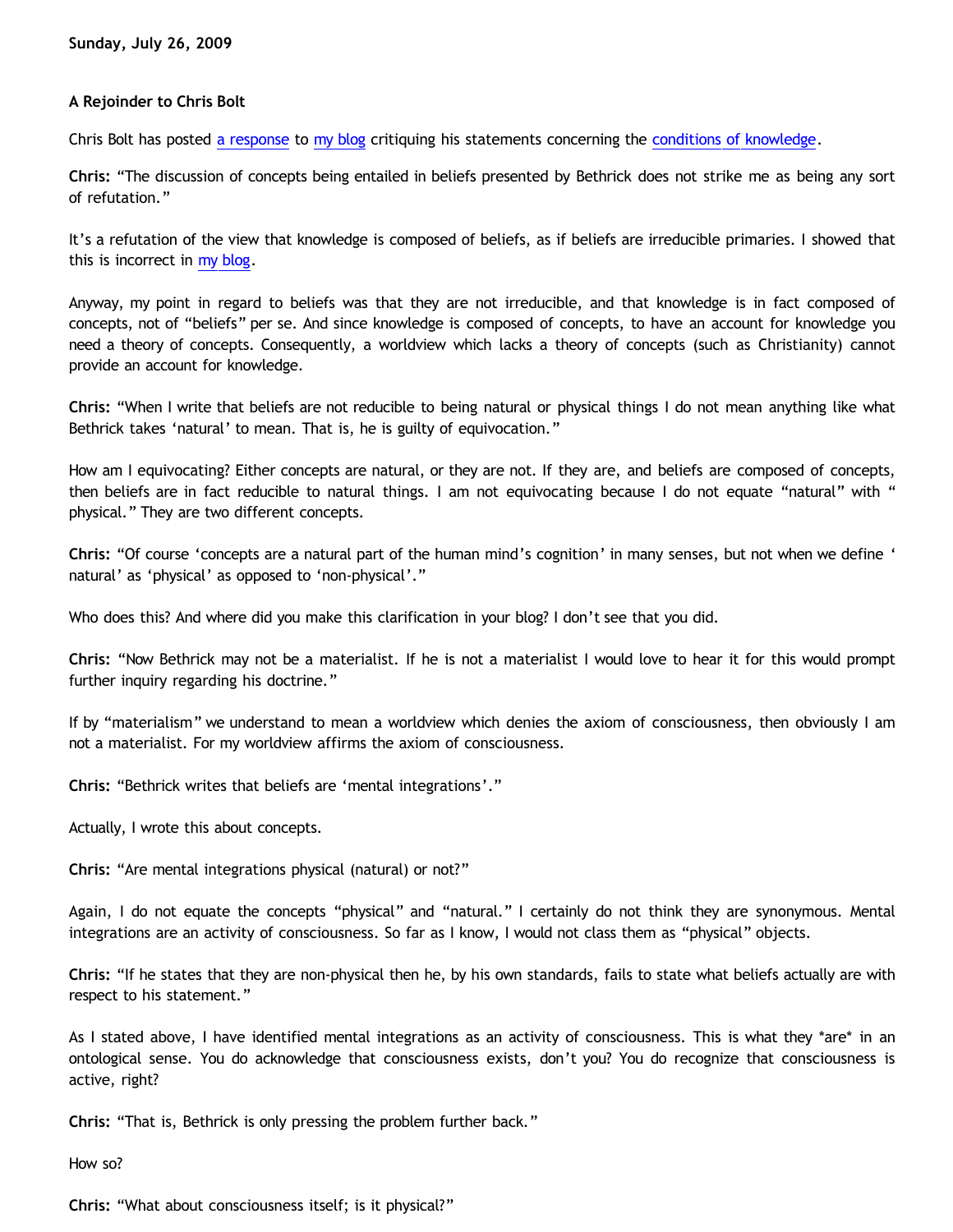So far as I know, consciousness is its own kind of existent. Also, it is necessarily an attribute, namely of a certain class of biological organisms, and specifically one that is active in nature. Consciousness is *not* an entity. The organism possessing consciousness is the entity, and cosnciousness is one of its attributes.

**Chris:** "Again, natural objects do not possess the feature of 'aboutness'."

But physical objects can. For instance, when I go to the zoo and get a brochure, it's "about" the zoo. Of course, while the brochure is physical, it is not naturally occurring; it is man-made.

By the way, who says that "natural objects do not possess the feature of 'aboutness'"? How would one show this without having omniscience of all natural objects?

**Chris:** "Concerning truth is Bethrick of the persuasion that an 'aspect of conceptual awareness' is physical or not?"

See above.

Again, since I affirm the axiom of consciousness, and I don't think consciousness is a physical entity, but its own type of existent, there's no problem here on my position.

**I wrote:** "Truth is a relationship between the subject of cognition and its objects... the objects of consciousness are what they are independent of anyone's conscious activity."

**Chris:** "Perhaps this is a misunderstanding on my part but it looks like these two statements lead to a contradiction if they are not themselves contradictory."

The problem is Chris' understanding. That the objects of consciousness are what they are independent of consciousness in no way contradicts the fact that we can have awareness of them. Where's the contradiction?

**I wrote:** "the 'belief' that it is snowing in Miami because you dreamed it is snowing there, is only objectionable if one assumes the primacy of existence, the view that the objects of consciousness are what they are independent of consciousness activity, that the task of consciousness is not to create or alter reality, but to perceive and identify it."

**Chris:** "Actually no, for if the world is as God says it is then whether or not it is snowing in Miami is not contingent upon the human consciousness in view here."

This ignores what the primacy of existence teaches, namely that the objects of consciousness are what they are independent of *any* consciousness. Notice that Chris needs to qualify his use of consciousness in his response to specify "*human* consciousness." In other words, he cannot consistently affirm the primacy of existence; he must make allowances for some consciousness (which he can only imagine) as the base of contingence of occurrences on earth. Chris is simply confirming that Christianity assumes the primacy of consciousness. But I already know this.

**Chris:** "Perhaps it would be better for Bethrick to stick with the 'self-evident' nature of the primacy of existence rather than to try and prove it through such large leaps."

I've not tried to prove it, nor do I need to. It is preconditional to any proof. The alternative to the primacy of existence amounts to affirming that wishing makes it so, that consciousness dictates what reality is and what its objects do and can do.

**Chris:** "Of course I do not quite understand the Objectivists' more specific objection to Christian Theism at this point anyway, their theory being that consciousness itself exists and hence the axiom of consciousness does not in any way contradict the metaphysical primacy of existence."

For starters, see [here](http://bahnsenburner.blogspot.com/2006/12/axioms-and-primacy-of-existence.html).

**Chris:** "If this is the case then I do not see where the problem is with the Christian God as a conscious being according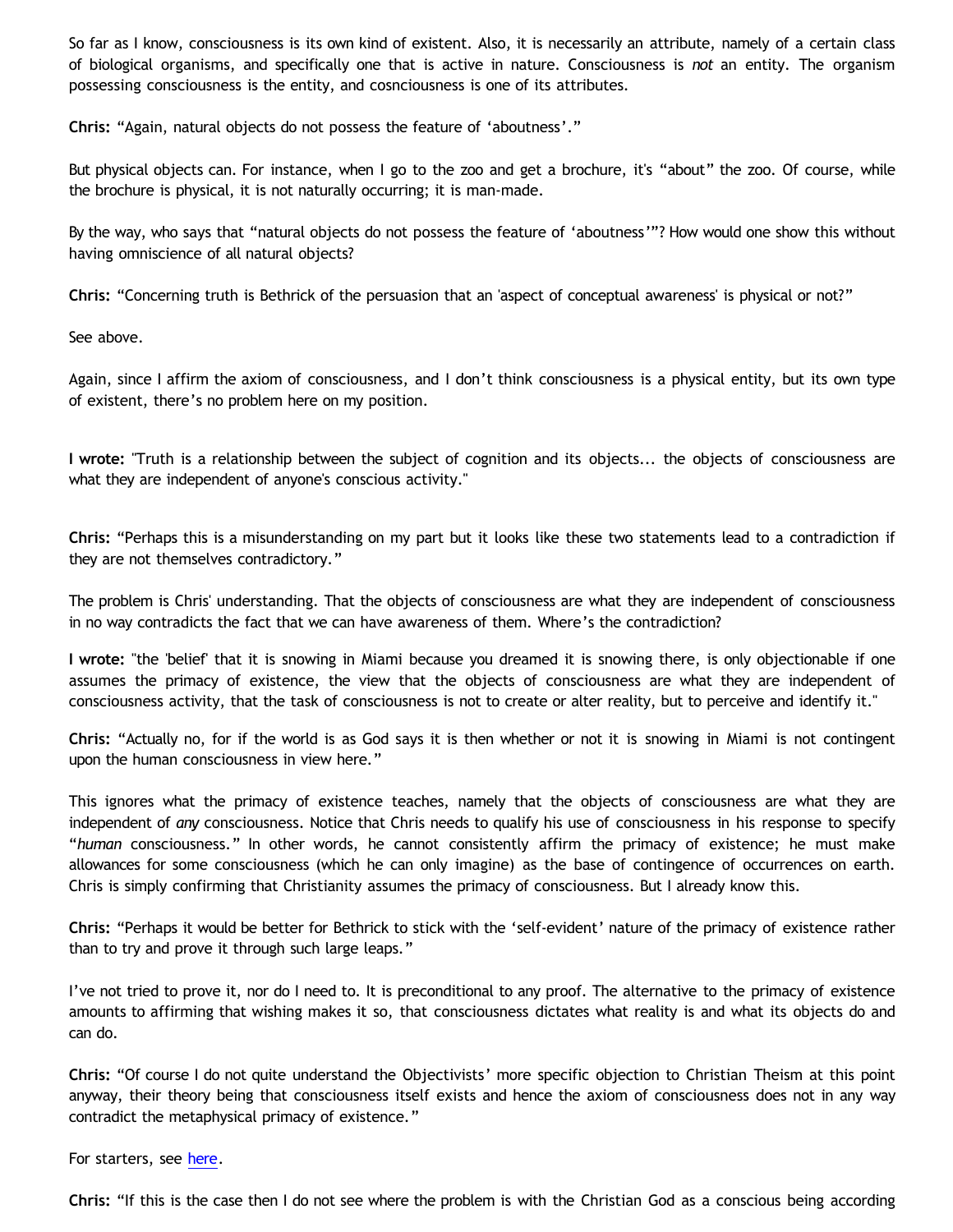to Objectivist standards."

For starters, see [here](http://bahnsenburner.blogspot.com/2008/12/inherent-subjectivism-of-god-belief.html).

**Chris:** "Bethrick is missing my point here though. Even if the "primacy of existence" is assumed, why is it *objectionable* to suggest that there may be knowledge of snow in Miami based upon a dream? Why is it *wrong* to think this way? We are speaking of knowledge of facts, not facts themselves."

I addressed this specifically in my blog. Relying on a dream to tell you about reality fails to adhere to an objective method.

**Chris:** "We are not speaking of whether or not it actually is snowing or not in Miami. Bethrick appears to confuse these two categories."

Not at all, since my entire discussion explicitly recognizes the distinction between the subject of knowledge and the objects of knowledge. Hence the need to come to grips with the subject-object relationship, something no biblical author attempts to do.

by Dawson Bethrick

Labels: [Beliefs](http://bahnsenburner.blogspot.com/search/label/Beliefs), [Concepts](http://bahnsenburner.blogspot.com/search/label/Concepts), [Knowledge](http://bahnsenburner.blogspot.com/search/label/Knowledge)

*posted by Bahnsen Burner at [3:00 PM](http://bahnsenburner.blogspot.com/2009/07/rejoinder-to-chris-bolt.html)*

### **5 Comments:**

[madmax](http://www.blogger.com/profile/14375140131881725965) said...

Dawson,

More awesome stuff.

When Chris refuses to distinguish between 'natural' and 'physical' he is using a strategy that I have now seen numerous times from theistic apologists. They are trying to prove that supernaturalism is valid and they argue that rejecting supernaturalism is like rejecting consciousness because consciousness is 'not natural' just like their 'supernatural god' is not 'natural'. This is connected to their argument that all atheists are materialists and materialists deny the existence of consciousness and reduce everything to matter. While that does describe materialists, it is not true that all atheists are materialists. Objectivists certainly aren't.

In one sense, I am almost sympathetic to theistic arguments like Chris Bolt's because many secularists \*are\* materialists and materialism does lead to subjectivism which IMO does inevitably lead to Leftist politics which leads to tyranny. Also, I don't think that an anti-materialist secularism has ever really existed prior to Rand although I could be wrong there. And understanding Objectivism's rejection of materialism is not easy. It took me a great deal of reading to get it and I still have more work to do.

That said, its crucial to argue, as you do, that 'physical' or 'material' and 'natural' are not the same thing. Its true that concepts are not material, that logical proofs are not material, that mathematical theorem's are not material, and that consciousness itself might not be material (ultimately for neuro-science to answer I think) but that in no way means that because they are not material they are therefore supernatural (the theistic position). This whole argument is designed to conflate the metaphysical with the epistemological. Concepts, theorems, logic all have epistemological status not metaphysical. They do not exist as Platonic archetypes in some supernatural realm (ie "the mind of God") as theist's believe.

So, once again, you are doing Yeoman's work in countering theistic presuppositions and arguments and your site really is becoming a "one-stop-site" for counter-arguments to theism.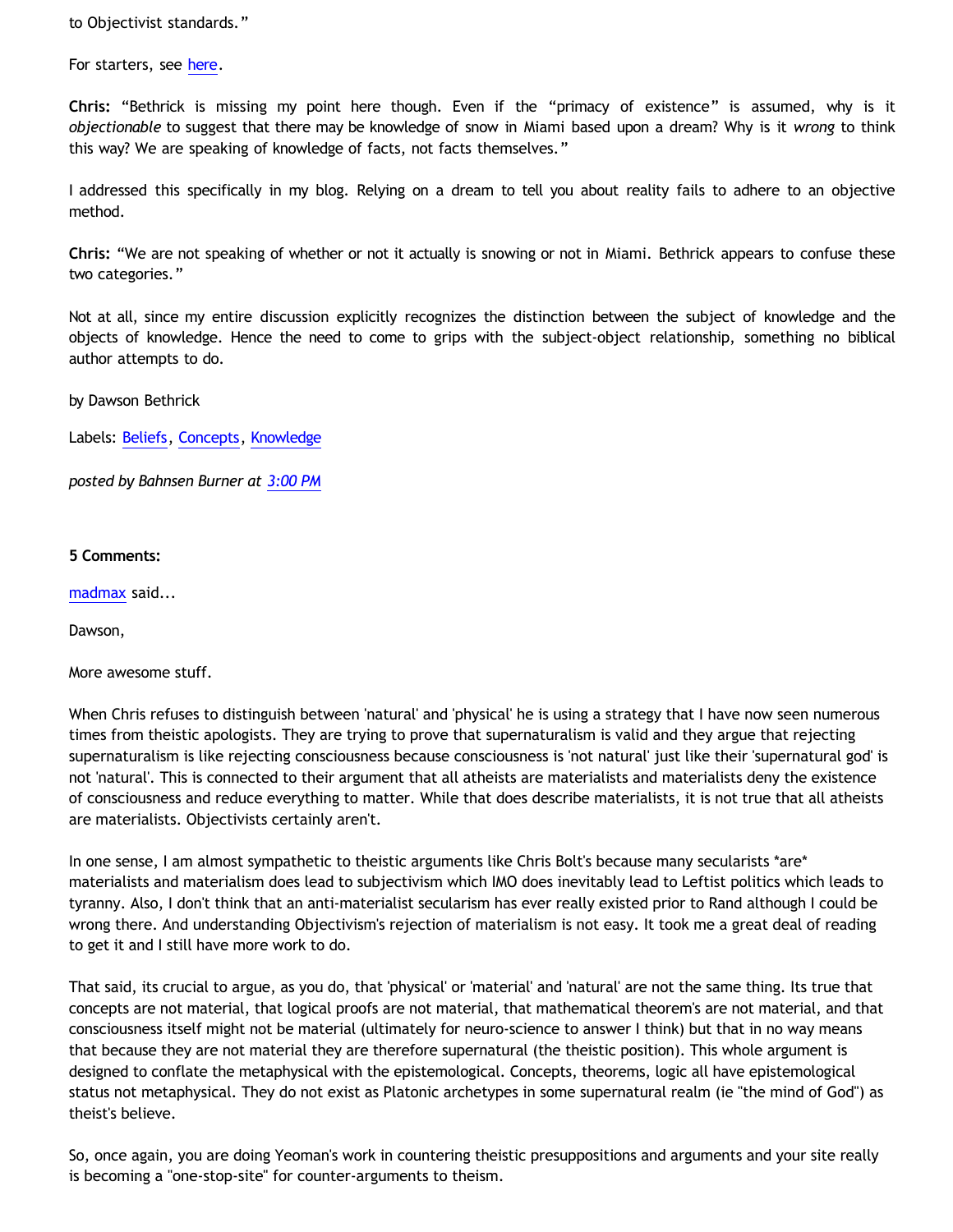[July 27, 2009 6:36 PM](http://bahnsenburner.blogspot.com/2009/07/3507625679493544461)

[Bahnsen Burner](http://www.blogger.com/profile/11030029491768748360) said...

Hi Madmax,

Thanks for your comments.

Many apologists equate 'natural' and 'physical' implicitly, but with Chris it's explicit. But a thing can be natural without being physical, and vice versa. For instance, consciousness is natural, but it's not physical. Meanwhile, a stapler is physical, but it's not natural, it's man-made. On my view, if someone uses 'natural' I tend to think the alternative is man-made. Of course, for the theist, the alternative to natural is "supernatural," but this is where he departs from reality and retreats into the imaginary.

In regard to materialism, I think it's necessary to ask: what's the problem? What does materialism say? "Everything is material" is typically how it is characterized. Well, what's wrong with this? We know that matter exists. "But logic is not material," they might say. Fine. Logic is conceptual, and the conceptual has to do with human consciousness. That' s why in my blog I make the clarification: "If by 'materialism' we understand to mean a worldview which denies the axiom of consciousness, then obviously I am not a materialist. For my worldview affirms the axiom of consciousness." This cuts to the heart of the issue.

The real reason why apologists will associate mental or psychological phenomena with the supernatural, is because "the supernatural" is in fact imaginary. So the association with other aspects of mental activity is immediate. That is why the conceptual realm will always be treated as a doorway to the supernaturalist's object of veneration. Look at Michael Butler's comments:

"That the Christian worldview can account for the principles of logic is readily demonstrable. Christianity allows for abstract and universal laws. Abstract because the Christian worldview teaches that more things exist than material objects. Thus it makes sense for there to be abstractions." ([TAG vs. TANG](http://www.reformed.org/master/index.html?mainframe=/apologetics/martin/pen896.html))

For Butler, providing an "account for the principles of logic" is so easy: Just "allow... for abstract and universal laws" and "teach… that more things exist than material objects." Of course, it's not clear why other worldviews cannot do this (though we're told that only Christianity can). But is this really an "account for the principles of logic"? Does this move our understanding any closer to the nature of logic as it applies in human thought? I don't think so. The underlying reasoning is: "logic is immaterial, and so is God. If you use logic, then you grant the existence of the immaterial. Therefore, you cannot deny God's existence." But logic is not just "immaterial," it is conceptual. Is "God" too a concept? I thought it was supposed to be an independently existing entity. Presup resists delving into a deeper understanding of logic, because the alleged kinship between "God" and logic will dissolve. Logical principles, for instance, are not conscious entities, nor do they create existence. Etc.

I can understand your sympathy for protestations against materialism. But it's important to note that materialism is just the other side of the same coin as theism. Both reject the primacy of existence. It's important to keep in mind that the primacy of existence identifies a \*relationship\* between consciousness and its objects. Religion rejects the primacy of existence by explicitly granting primacy to consciousness in the subject-object relationship. Materialism rejects the primacy of existence by denying consciousness, so there's no relationship between consciousness and objects possible. Both theists and materialists typically fail to recognize that they're joined at the hip, that in terms of philosophical principles, they're kissing cousins. When presuppositionalists claim that materialists "borrow" from Christianity, they don't realize how right they are. The primacy of consciousness is the ultimate unquestioned premise serving as the common denominator among both archetypes.

Regards, **Dawson** 

[July 28, 2009 9:15 AM](http://bahnsenburner.blogspot.com/2009/07/5611984912890815934)

[Bahnsen Burner](http://www.blogger.com/profile/11030029491768748360) said...

Also, MM, you might find this interesting.